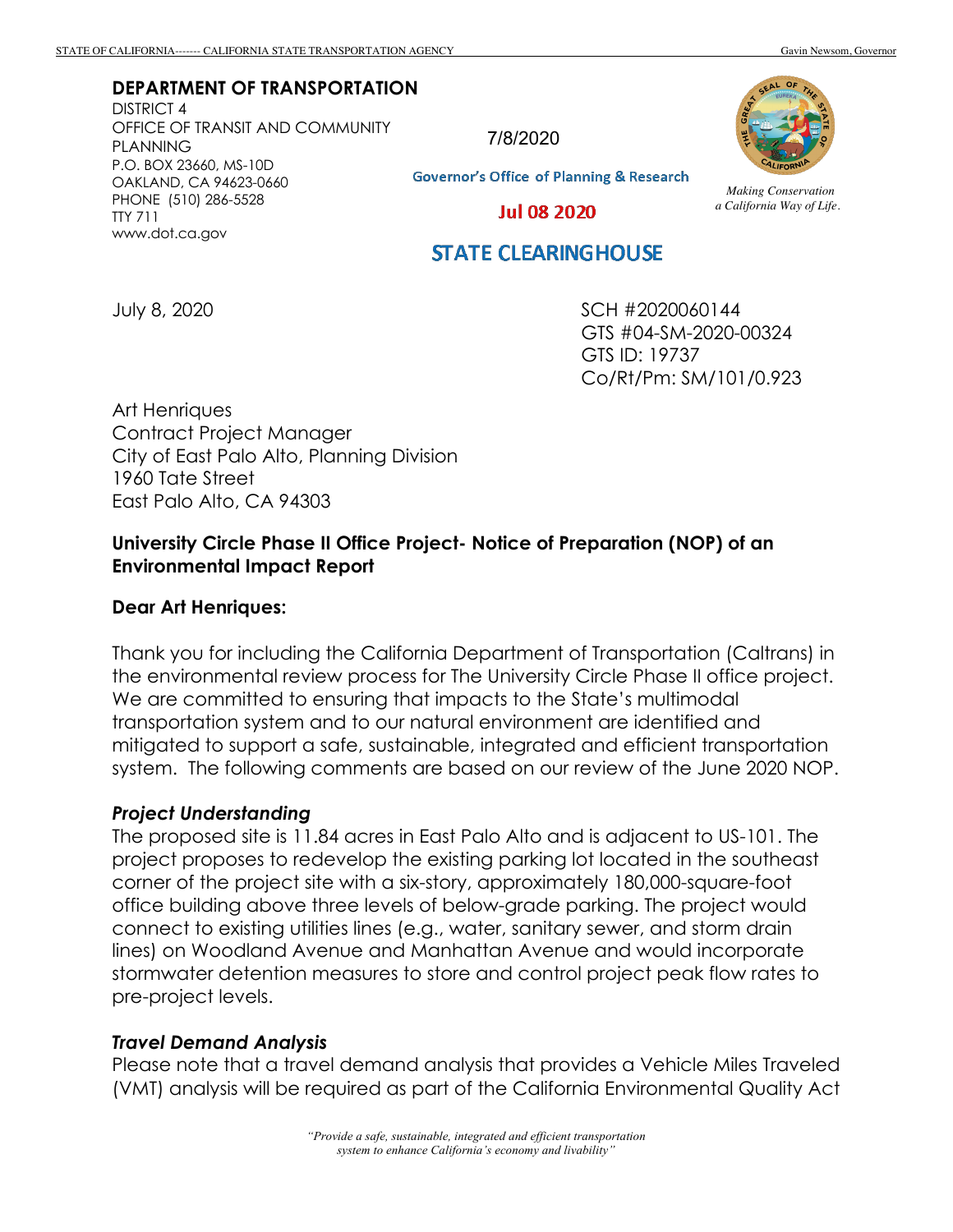(CEQA) process. With the enactment of Senate Bill (SB) 743, Caltrans is focusing on transportation infrastructure that supports smart growth and efficient development to ensure alignment with State policies using efficient development patterns, innovative travel demand reduction strategies, multimodal improvements, and VMT as the primary transportation impact metric. The travel demand analysis should include:

- A vicinity map, regional location map, and site plan clearly showing project access in relation to the State Transportation Network (STN). Ingress and egress for all project components should be clearly identified. Clearly identify the State right-of-way (ROW). Project driveways, local roads and intersections, car/bike parking, and transit facilities should be mapped.
- A VMT analysis pursuant to the City's proposed guidelines. Projects that result in automobile VMT per capita above the threshold of significance for existing (i.e. baseline) city-wide or regional values for similar land use types may indicate a significant impact. If necessary, mitigation for increasing VMT should be identified. Mitigation should support the use of transit and active transportation modes. Potential mitigation measures that include the requirements of other agencies such as Caltrans are fully enforceable through permit conditions, agreements, or other legallybinding instruments under the control of the City.
- A schematic illustration of walking, biking and auto conditions at the project site and study area roadways. Potential safety issues for all road users should be identified and fully mitigated.
- The project's primary and secondary effects on pedestrians, bicycles, travelers with disabilities and transit performance should be evaluated, including countermeasures and trade-offs resulting from mitigating VMT increases. Access to pedestrians, bicycle, and transit facilities must be maintained.
- Clarification of the intensity of events/receptions to be held at the location and how the associated travel demand and VMT will be mitigated.

# *Vehicle Trip Reduction*

From Caltrans' *Smart Mobility 2010: A Call to Action for the New Decade*, the project site is identified as **Place Type 1b: Urban Centers** where location efficiency factors, such as community design, and regional accessibility are strong. Given the place, type and size of the project, it should include a robust Transportation Demand Management (TDM) Program to reduce VMT and greenhouse gas emissions. Such measures are critical to facilitating efficient site access. The measures listed below can promote smart mobility and reduce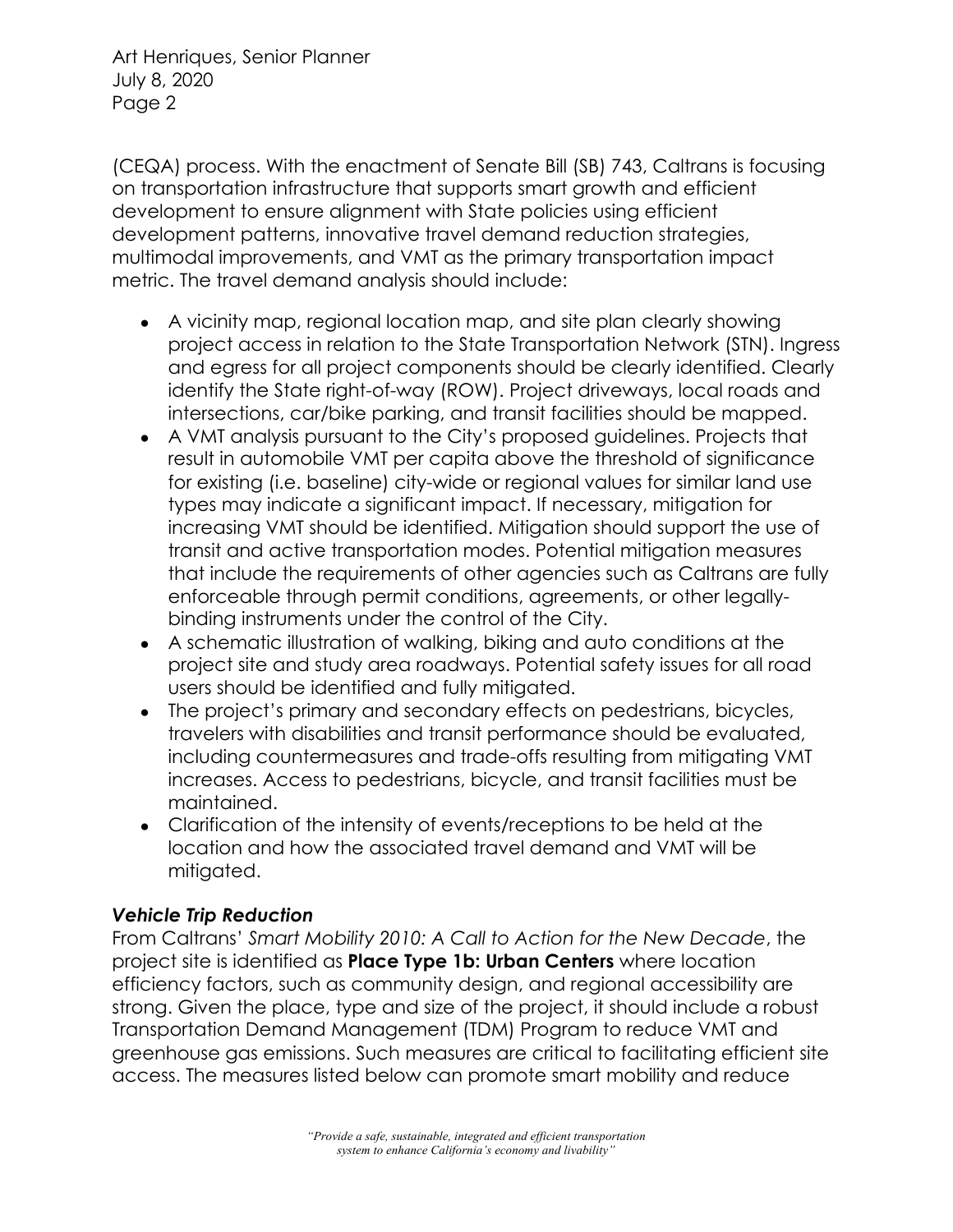regional VMT.

- Project design to encourage walking, bicycling and transit access;
- Transit and trip planning resources such as a commute information kiosk;
- Real-time transit information system;
- Ten percent vehicle parking reductions;
- Charging stations and designated parking spaces for electric vehicles;
- Carpool and clean-fuel parking spaces;
- Designated parking spaces for a car share program;
- Unbundled parking;
- Secured bicycle storage facilities;
- Bicycle route mapping resources;
- Bicycle repair facilities;
- Participation/Formation in/of a Transportation Management Association (TMA) in partnership with other developments in the area; and
- Aggressive trip reduction targets with Lead Agency monitoring and enforcement.

Transportation Demand Management programs should be documented with annual monitoring reports by a TDM coordinator to demonstrate effectiveness. If the project does not achieve the VMT reduction goals, the reports should also include next steps to take in order to achieve those targets. Also, reducing parking supply can encourage active forms of transportation, reduce regional VMT, and lessen future transportation impacts on State facilities.

For additional TDM options, please refer to the Federal Highway Administration's *Integrating Demand Management into the Transportation Planning Process: A Desk Reference* (Chapter 8). The reference is available online at: http://www.ops.fhwa.dot.gov/publications/fhwahop12035/fhwahop12035.pdf.

## *Multimodal, Bicycle and Pedestrian Planning*

The project's primary and secondary effects on pedestrians, bicyclists, travelers with disabilities, and transit users should be evaluated, including countermeasures and trade-offs resulting from mitigating VMT increases. Access for pedestrians and bicyclists to transit facilities must be maintained. The proposed project exhibits strong locational connections to bicycle and transit networks, including Caltrain, bicycle trails, connections to major employment centers and the Newell/Clark pedestrian/ bicycle overcrossing. The inclusion of well-marked, well-connected bicycle/pedestrian facilities can encourage mode shift here.

These smart growth approaches, given the project location and adequate TDM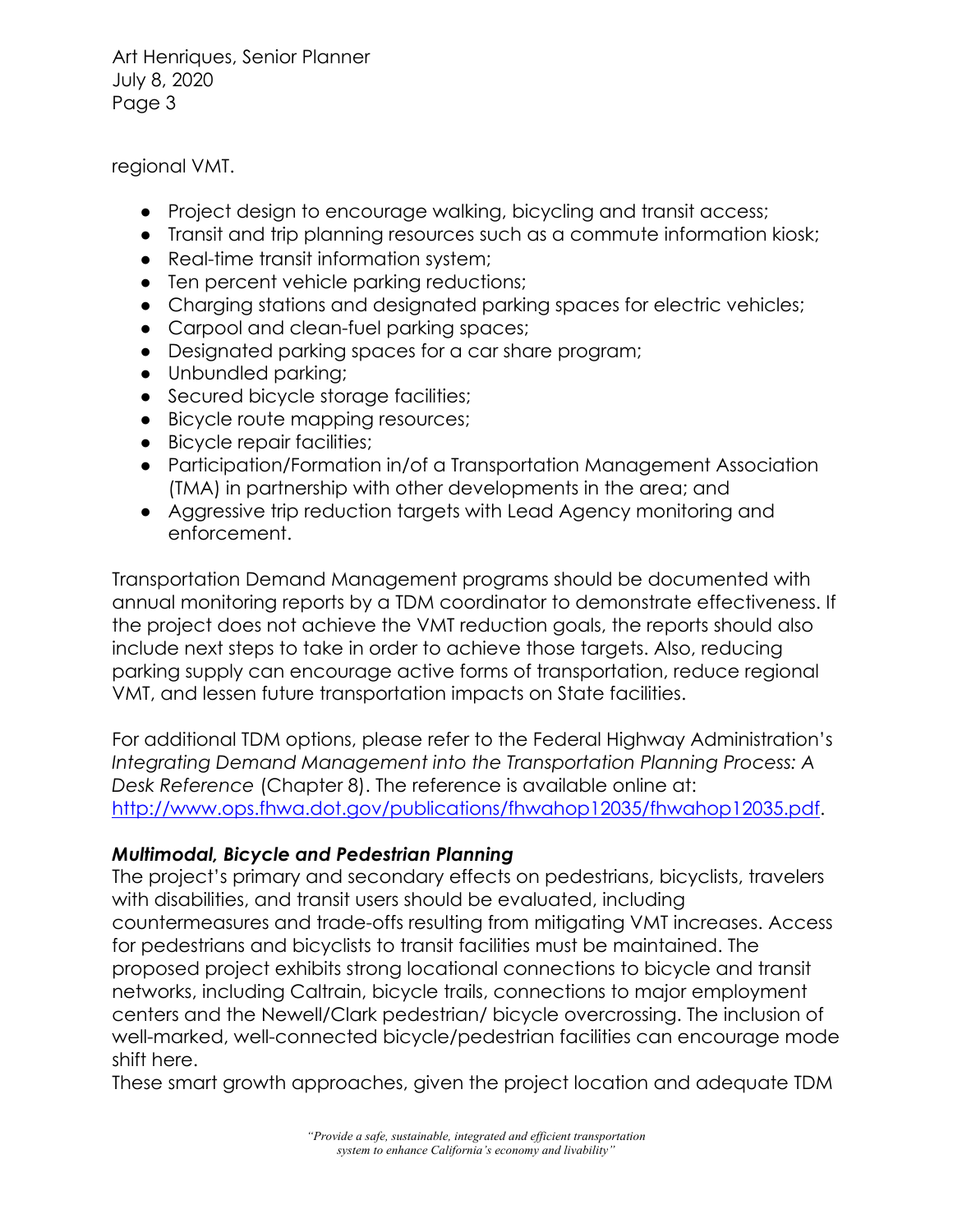measures, should be consistent with MTC's Regional Transportation Plan/SCS and would help meet Caltrans Strategic Management Plan targets.

### *Transportation Impact Fees*

The City should identify project-generated travel demand and estimate the costs of transit and active transportation improvements necessitated by the proposed project; viable funding sources such as the City's existing development and/or transportation impact fee programs should also be identified. We encourage a sufficient allocation of fair share contributions toward multimodal and regional transit improvements to fully mitigate cumulative impacts to regional transportation. We also strongly support measures to increase sustainable mode shares, thereby reducing VMT.

The City should also ensure that a capital improvement plan identifying the cost of needed improvements, funding sources, and a scheduled plan for implementation is prepared along with the General Plan. Caltrans welcomes the opportunity to work with the City and local partners to secure the funding for needed mitigation. Traffic mitigation- or cooperative agreements are examples of such measures.

## *Construction-Related Impacts*

Potential impacts to the State Right-of-Way (ROW) from project-related temporary access points should be analyzed. Mitigation for significant impacts due to construction and noise should be identified in the EIR. Project work that requires movement of oversized or excessive load vehicles on state roadways requires a transportation permit that is issued by Caltrans. To apply, visit: https://dot.ca.gov/programs/traffic-operations/transportation-permits.

Prior to construction, coordination is required with Caltrans to develop a Transportation Management Plan (TMP) to reduce construction traffic impacts to the STN.